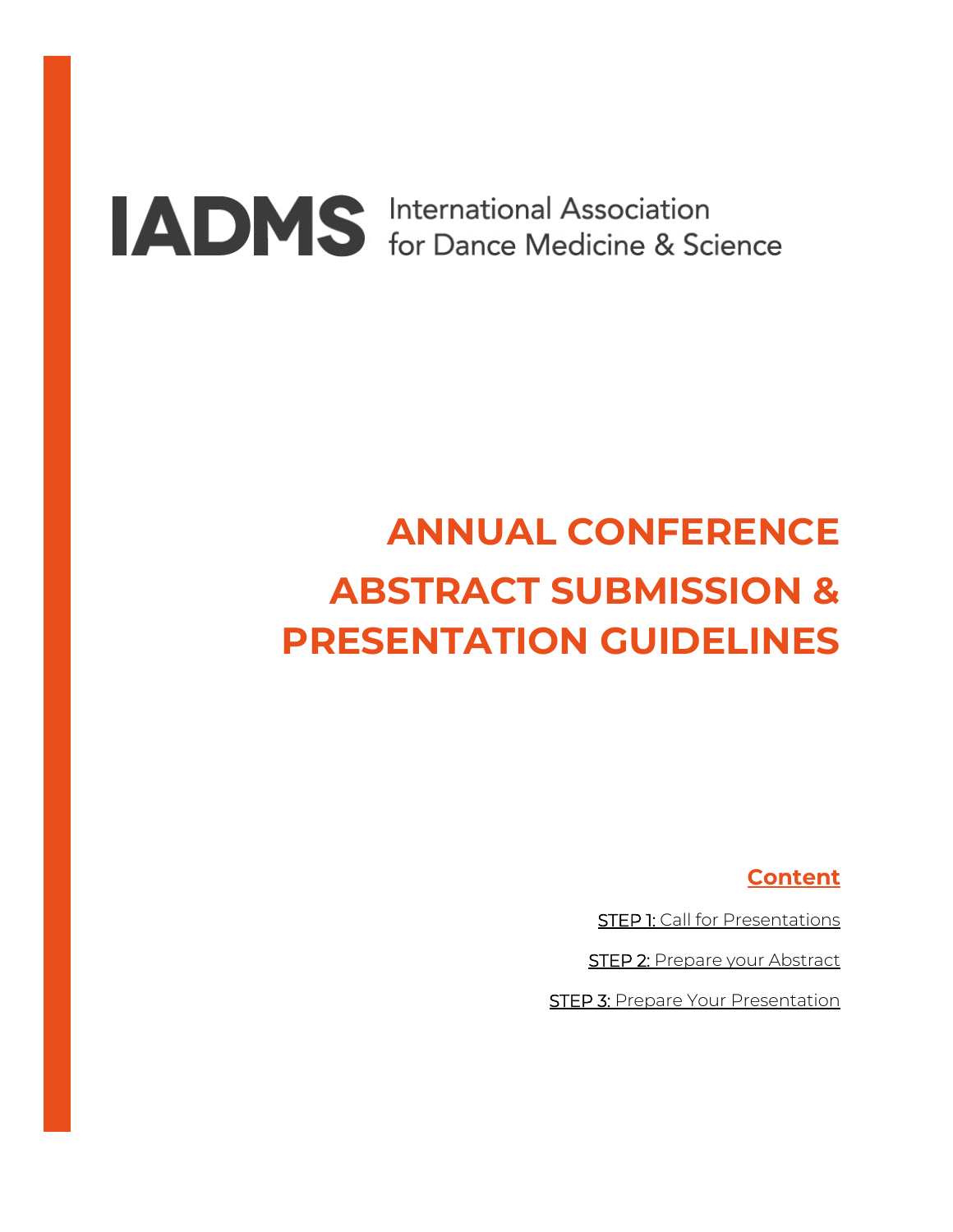#### <span id="page-1-0"></span>**STEP 1: Call for Presentations**

IADMS welcomes presentation submissions for our future Annual Conference. We are looking for groundbreaking research and ideas in the field of dance medicine, dance science, dance education, and/or dance for health. By submitting an abstract you may have the opportunity to present at our conference along with esteemed colleagues and other industry professionals from around the globe.

IADMS is committed to, and values diverse, equitable, and inclusive participation within Dance Medicine, Sciences, and Education. We aim to foster diversity, equity, and inclusivity at our virtual and live annual meetings. Please be mindful of this when creating your sessions.

The *Call for Presentations* is posted online and sent to the IADMS constituency prior to the IADMS Annual Conference. Presentations are to be submitted by **March 1** as a 350-word maximum abstract via ou[r abstract submission system.](https://www.cvent.com/c/abstracts/37f32858-eeee-404f-874c-e5a81c3548b3) You can make changes to your submission up until the submission deadline, March 1. After the submission deadline, only those accepted abstract submissions will be given a set time frame to make any necessary revisions. It is recommended that all research be completed, and all results finalized by the submission deadline.

Students/residents interested in Student Researcher Support should read the Student Research Support Guidelines.

#### <span id="page-1-1"></span>**STEP 2: Prepare your Abstract**

- **Abstract Requirements**
- **Presentation Format**
- **Presentation Type**
- **Ethics Review – Human Participation Research**
- **Presenting Authors**
- **Deadlines**
- **Language & Abstract Support Liaison**
- **Recommended Reading**
- **Student Research Support**
- **[Linda and William Hamilton Dance Wellness Symposium](#page-7-0)**

**Abstract Requirements:** When writing your abstract do not include author(s) name, affiliations, or any identifying factors, to keep the review process objective. Abstracts must be in American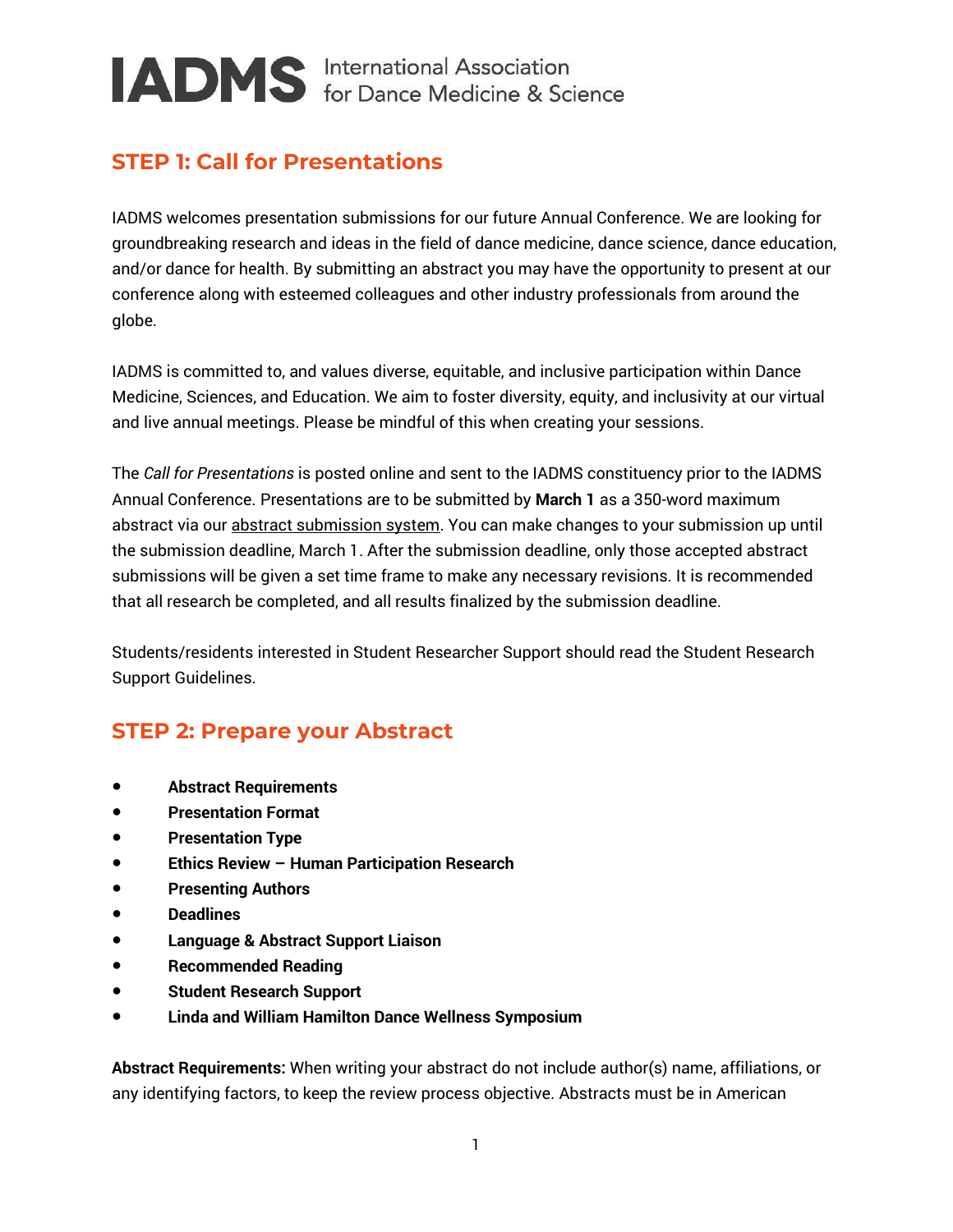English; any abstract submitted in another language will not be reviewed. Read the **Language & Abstract Support Liaison** section below to learn about the new initiative from the Publications Committee for non-English speaker abstract support.

Each abstract has a 350-word maximum, and headings are *required*. The following headers are suggestions (however, header title can be based on the type of abstract submitted):

- **Purpose**: Identify the specific question you set out to answer or the specific objective of the study. And/or identify the objectives of the session and what you hope participants to gain.
- **Literature review:** Outline the relation to current literature.
- **Methods (participants, setting, equipment, procedure):** State whether a human subjects committee approved your study and if participants gave consent (*See Ethics Review section below)*. As most appropriate for your study, describe the design, participants, the methodological procedures, rationale, origin, and/or analysis of the research or proposed presentation.
- **Results and Discussion:** Present the results and succinct relation to current literature. Discuss the implications of these results related to the field.
- **Conclusion:** Summarize your conclusions, highlighting their relevance to treating, training, or conducting research with dancers and implications for future research in dance medicine and science.

**Proof of Concept:** In the submission process select if your project complete or submitting as "Proof of Concept". This means the submitted abstract does not include results and conclusion but will be completed upon acceptance (mid-May).

**Presentation Format:** Applicants must note their preferred presentation format in their submission. You can also note your second and third choices. The Program Committee determines the official presentation format for each abstract, and the author will be informed of that choice when the abstract is accepted. **The Q&A sessions will take place after the presentation time listed below.** 

Presentation format(s) available:

- **Poster Presentation**: Poster presentations are on display during the conference with a formal presentation time. Poster formatting to be available upon acceptance.
- **Lecture Presentation:** (15 minutes or 30 minutes, lecture) PowerPoint lecture-based presentation.
- **Interactive Forum:** (45 minutes, lecture) PowerPoint presentation with two or more speakers (preferably from different disciplines) covering one area in depth.
- **Practical Session:** (45 minutes) Studio-based experiential learning/movement-based session or clinical demonstration, with maximum audience participation. Minimum of two speakers. Projector for PPT presentation provided, no sound system.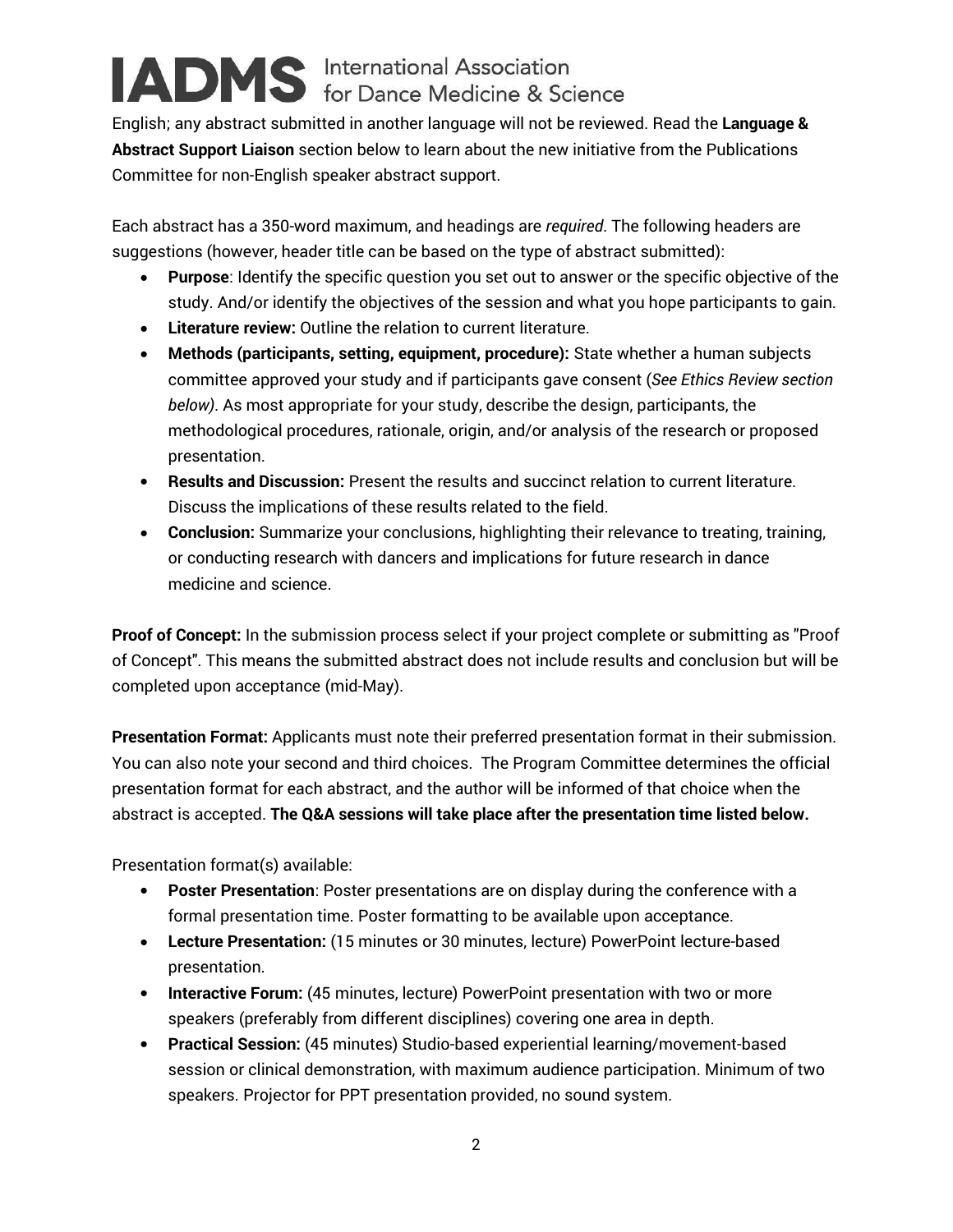**Presentation Type:** When submitting your abstract, you will select which presentation type best suits your study. The six presentation types include:

- 1. **Intervention Research** includes studies in which researchers arrange (or follow) a systematic change in conditions to determine a) the effects on a physical capacity, skill, or performance relevant to dancers, or b) the improvement on health and wellbeing as a result of dance practice. Clinical and experimental research are the most common types of intervention research but other systematic efforts to measure the effects of an intervention, including qualitative studies and intervention-based case studies and series may be included.
- 2. **Descriptive Studies** describe phenomena systematically to reveal patterns and connections that might otherwise go unnoticed. Descriptive studies include normative, epidemiological, and correlation studies, as well as non-intervention case studies and qualitative studies.
- 3. **Conceptual Analysis** can be constructed from a review of literature and can be quantitative and/or qualitative forms of research.
- 4. **Clinical Case Study** is a synopsis of your case which includes history and physical exam of the case to be discussed, an outline of the differential diagnosis, test and results, final/working diagnosis, and treatment/outcomes as it pertains to the case.
- 5. **Practitioner Wisdom** allows experienced practitioners to share insights based on extensive professional experience. Experts can be teachers, physicians, psychologists, clinicians, choreographers, dance educators, and dancers who: a) train, treat, and/or educate dancers; or b) teach dance to improve health and wellbeing.
- 6. **Movement Sessions** emphasize essential aspects of the presentations revealed through movement or other direct experiences of the session attendees. Experiential presentations (imaging, relaxation, etc.) are also considered movement sessions. Ideally, movement sessions are evidenced-based and practice-led. Abstracts should include aims and learning outcomes for attendees of the session.

**Ethics Review – Human Participant Research:** All original research involving human participants must be reviewed and approved by a research ethics committee [also known as an ethics review board, or institutional review board (IRB)]. *Human subjects research that has not been reviewed and approved by an ethics board by the time of abstract submission will not be accepted for presentation.* If you have questions regarding these ethics' requirements, please contact the Program Committee [\(programchair@iadms.org\)](mailto:programchair@iadms.org).

#### **Presenting Authors:**

The first author is the lead first presenter, submitter, and main contact person for this submission. It is the submitter's responsibility to communicate changes or notifications to fellow presenters. **A person may be the first author/lead presenter on up to two abstracts.** The Program Committee will not review additional submissions or consider them for inclusion in the IADMS Annual Conference.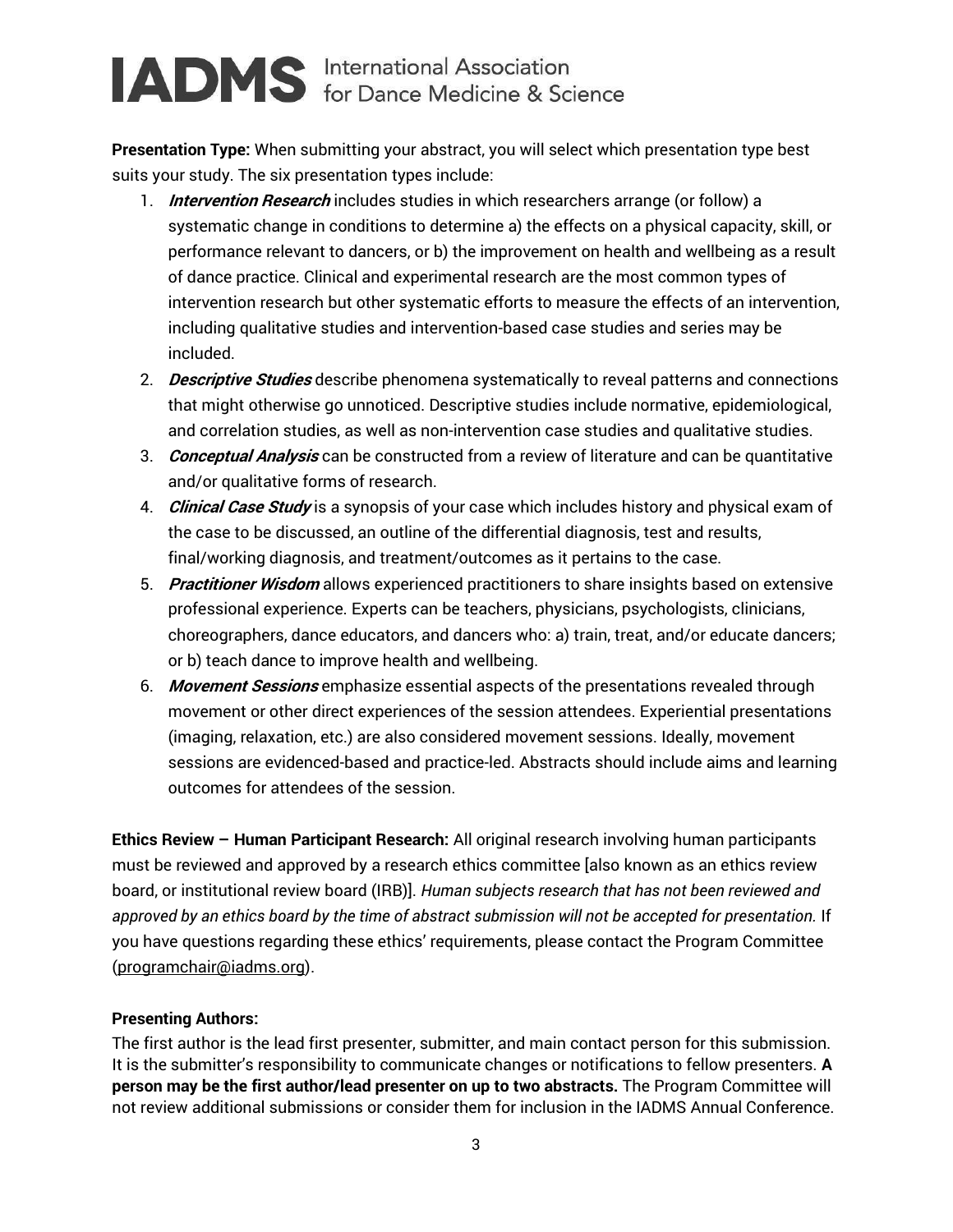A person may be a secondary author and/or co-presenter on an unlimited number of abstracts. The principal investigator or project supervisor must be one of the named authors on a submission.

The Program Committee must approve any presenter changes before August 1, 2022, and it is the submitter's responsibility to communicate the change to both parties.

Each presenter's professional bio is shown on the conference event app. During the submission process, upload the first author/lead presenter, and all co-presenter's bios in one file. Do not upload a CV or resume. Maximum count: 200 words.

**Deadlines:** Abstracts may be submitted via the [abstract submission system](https://www.cvent.com/c/abstracts/37f32858-eeee-404f-874c-e5a81c3548b3) until the deadline of March 1. Once an abstract is accepted presenters must adhere to required deadlines as received by IADMS conference planner and Program Committee. Notifications are sent out via the abstract system to all listed presenters. As such, we ask that you ensure that all presenters' emails are correct and check your inbox and spam folders for these notifications. Missed deadlines can result in your abstract being withdrawn from the program.

**Language & Abstract Support Liaison:** The official language of IADMS is American English. All abstracts will be reviewed in English and all presentations should be given in English. When planning your presentation please be aware that English is not the first language for many of the attendees.

As a new initiative, the Publications Committee is offering writing support to members throughout the submission period. This is primarily aimed at those for whom English is their second language or with less academic writing experience. The support is focused on grammar and formatting, rather than subject-specific content, which will be considered in the review process. This initiative is aimed to support and encourage further diversity in submissions, as well as making the submission process more accessible to members. If you feel that you would benefit from this assistance in preparation for submitting your abstract, please contact publications@iadms.org, with the subject heading "Abstract Support".

**Recommended Readings**: Each abstract is required to have one, up to three maximum, recommended readings. Chicago Style citations requested. Recommended readings should be listed in the given text boxes upon submission and not included in the abstract text word count.

<span id="page-4-0"></span>**Student Researcher Support:** Students whose abstract are accepted for presentation at the IADMS Annual Conference will be invited to apply for the *Student Research Award* and/or the *Student Researcher Travel Fund*. Clic[k here](#page-6-0) to review all guidelines for the Student Researcher Support.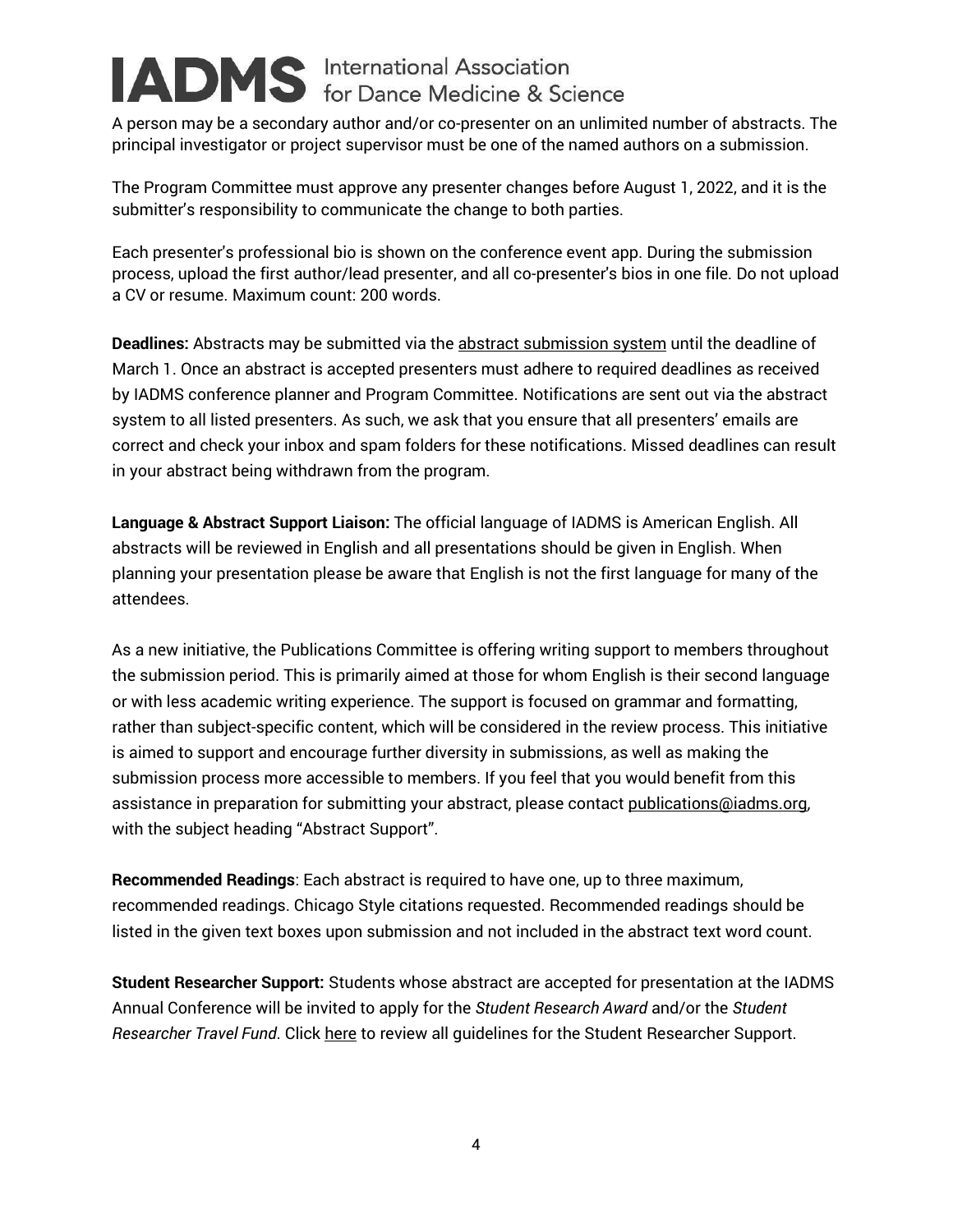#### **STEP 3: Prepare Your Presentation**

- **[Target Audience](#page-5-0)**
- **[Purpose](#page-5-1)**
- **[Disclosure](#page-5-2)**
- **[Abbreviations](#page-5-3)**
- **[Language](#page-5-4)**
- **[Lecture Presentations](#page-5-4)**
- **[Interactive Workshop & Movement Sessions](#page-6-1)**
- **[Poster Presentations](#page-6-2)**

<span id="page-5-0"></span>**Target Audience (not exclusive):** Athletic trainers, bodywork practitioners, dancers, dance educators, dance/sports science researchers, movement therapists, physical therapists/physiotherapists, physicians, psychiatrists, psychologists, somatic practitioners, sportmedicine professionals, and surgeons.

<span id="page-5-1"></span>**Purpose:** Presenters should address applicability of research findings to dance/dancers' health and wellness, education, continued research, science and/or medicine.

<span id="page-5-2"></span>**Disclosure:** All presenters are required to complete a disclosure form when accepting their presentation format and must disclose any financial relationships, or lack thereof, in their presentation. Lecture presenters must include a disclosure statement in their second slide on PPT; movement session presenters must make an oral statement; poster presenters must place a statement at the bottom of their poster.

*Disclosure Statements to include:*

*No Disclosure – "[Insert presenter name(s)] have no financial disclosures that would be a potential conflict of interest with this presentation"* 

*Financial Disclosure – "[Insert presenter name(s)] have the following financial disclosures: [Insert disclosure specifics]"*

<span id="page-5-3"></span>**Abbreviations:** Avoid the use of abbreviations. If used, ensure full text for the first use of the abbreviated item, with abbreviation noted in parenthesis for future reference.

<span id="page-5-4"></span>**Language:** Presentations must be given in English.

#### **Lecture Presentations (AV):**

- **PowerPoint Due Date: September 30, 2022**. Due to accreditor regulations, NO changes can be made to the presentation once submitted.
- Presentations must be submitted via the **IADMS Speaker Resource Center** (link will be sent to accepted presenters). This is the preferred submission platform. If necessary, the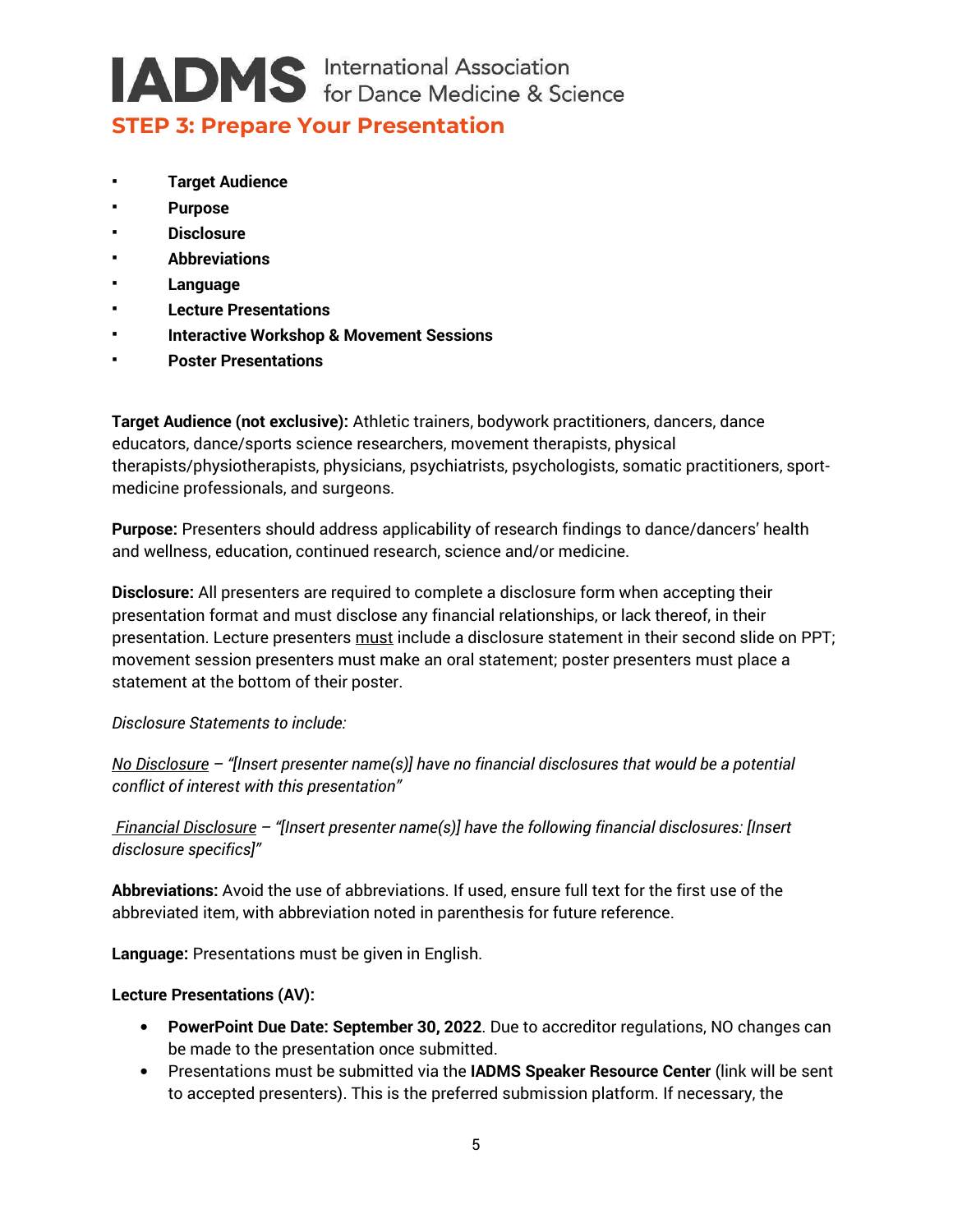presentation can be sent via WeTransfer to conference@iadms.org if the file size is too large.

- **PowerPoint Format:** Microsoft PowerPoint in 16:9 or 4:3 ratio. No other format will be accepted; Mac users do NOT use Keynote when creating your presentation.
- **Do not include the IADMS logo on your PowerPoint presentation.**
- **Font Type:** Arial or Times New Roman
- **Computers:** PC will be used at the conference venue. Mac adaptors are unavailable. Presenters are not allowed to use their own computers when presenting.

#### <span id="page-6-1"></span>**Practical Session (PPT optional):**

- Practical session presenters may choose to use a PPT Presentation. If so, you must follow the guidelines above for lecture presentations.
- Any additional props/supplies needed must be brought by presenters, including printed handouts (50 copies are recommended).
- Prior to the conference, all live demonstrations with human demonstrators must be approved and have signed consent and liability forms for each participant. IADMS is not responsible for any injury, illness, medical condition, or other adverse effects as result of participation in these activities.

#### <span id="page-6-2"></span>**Poster Presentations (virtual only):**

- Dimensions and layout TBA upon acceptance.
- Minimum font size: 12pt.
- Do not place the IADMS logo on your poster.
- Poster Competition: There are two poster competitions: 1- Student Award and 2-Professional Award. To be eligible, the first author of the poster must be physically present at the poster sessions to communicate with judges. The poster title must match identically with the conference listing. All research posters involving human subjects must state that informed consent and ethics approval was obtained. All posters must contain financial disclosure information and be in correct formatting. Contact information should be provided (e.g., email address) so feedback can be rendered to the first author/creator of the poster. For questions regarding the poster competition please contact the Research Committee [\(research@iadms.org\)](mailto:research@iadms.org).

General Questions[: conference@iadms.org.](mailto:conference@iadms.org)

#### <span id="page-6-0"></span>**Student Researcher Support Guidelines**

*Student Research Award* provides a \$500US stipend and complimentary registration for the IADMS Annual Conference to a student/resident or recent graduate who has conducted especially promising research in the field of dance medicine and science.

*Student Researcher Travel Fund* provides a \$250US stipend and complimentary registration for the IADMS Annual Conference to two or more students/residents or recent graduates. The number of travel grants awarded each year depends on the funding available and the quality of the papers submitted.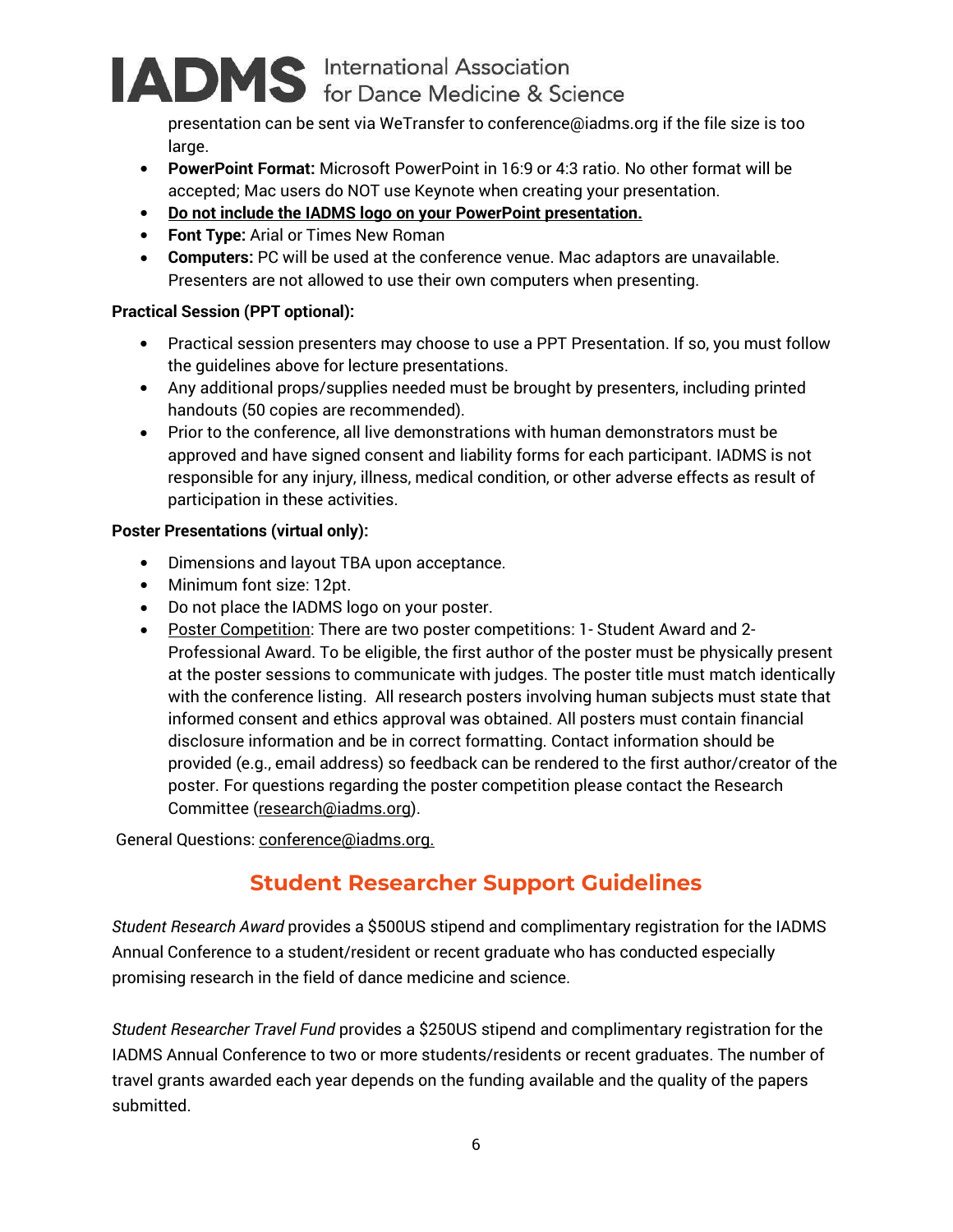**Qualifications:** For either award, the student researcher must be the primary investigator and the primary presenter. In addition, the research must have been conducted within one year prior to the submission date and while the student was enrolled in a full-time degree-seeking course of study.

**Application**: To apply for either award, when submitting an abstract in accordance with the IADMS Call for Presentations, indicate that you wish to be considered for a student award by selecting the appropriate Y/N option in the on-line submission form. Student/resident submissions can be submitted as a "Proof of Concept", meaning March 1 abstract submissions do not need to include results or conclusions. The results and conclusions must be in the extended abstract (see below) and presented during the conference.

**Extended Abstract**: If your presentation is accepted for the IADMS Annual Conference, your proposal will go through an initial blind review process through the Research Committee. If your study is selected, you will be invited for a second round of review (to be submitted mid-May; final date TBD), wherein you will be asked to submit an extended abstract that includes the abstract and keywords, introduction and objectives, methods, results, discussion, conclusion, and recommendations for future research.

Extended abstracts should not exceed four pages, including references (up to 15 maximum), and must adhere to the following formatting: Times New Roman, 12-point font, left-justification, and double-spaced. Page margins are 2.5 cm from right, left, top, and bottom (i.e., normal default within Microsoft Word). Figures and tables may be included. Please acknowledge your research grant, organization, and/or scholarship where relevant.

**Announcement:** Winners will be notified and announced on the IADMS website and social media outlets at the commencement of the IADMS Annual Conference. Awards will be given at the IADMS Annual Conference. Award recipients are invited to join the Research Committee luncheon at the conference.

Questions about the student research awards should be emailed to the Research Committee [\(research@iadms.org\)](mailto:research@iadms.org) with "Student Awards" in the subject line of your message.

#### <span id="page-7-0"></span>**Linda and William Hamilton Annual Dance Wellness Symposium Guidelines**

The **Linda and William Hamilton Annual Dance Wellness Symposium** will be held in conjunction with the IADMS Annual Conference. The purpose is to highlight dance medicine professionals emerging research on wellness, with a focus on the multifaceted aspects of physical and